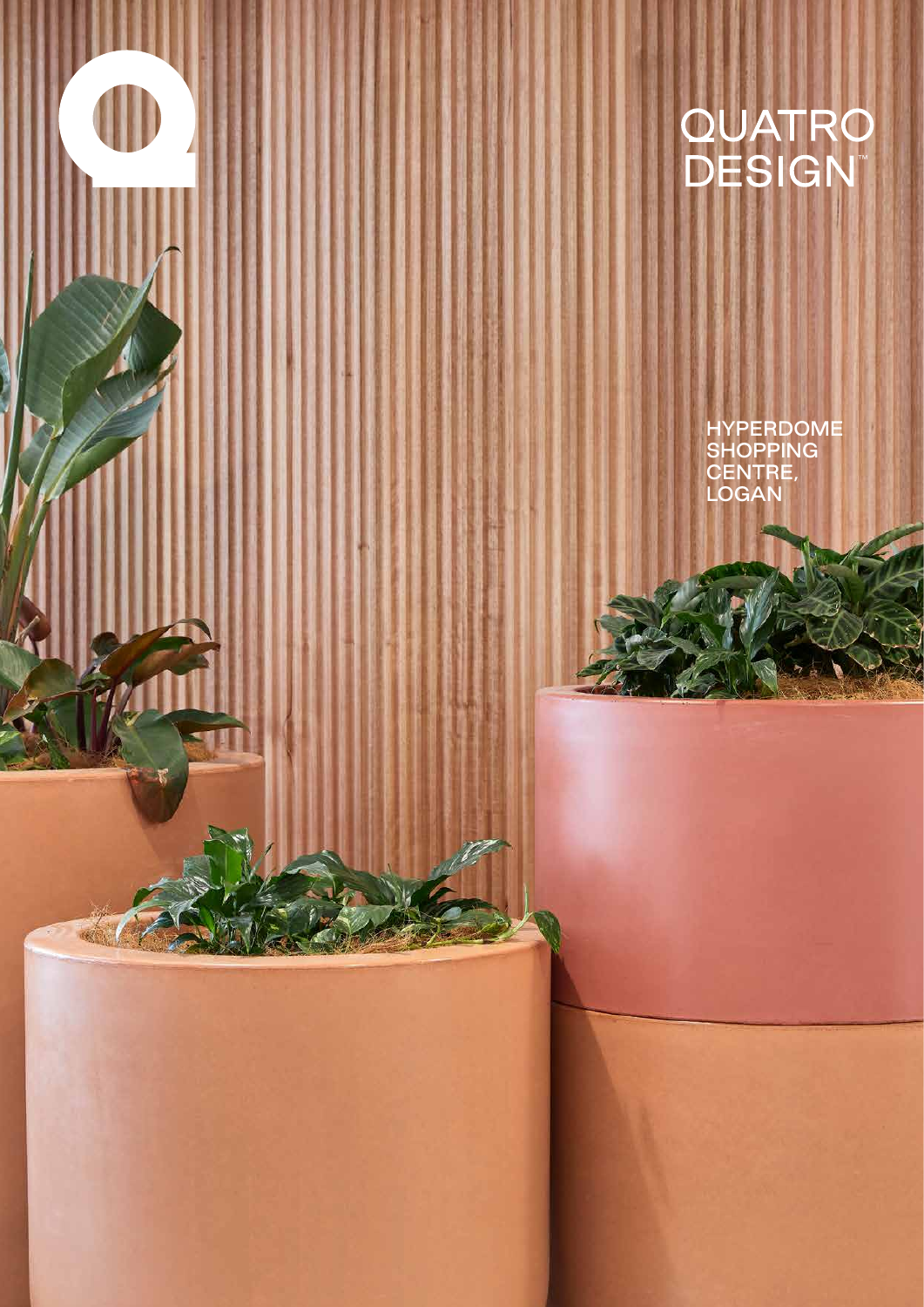

CLIENT: QIC (Queensland Investment Corporation) Hyperdome ARCHITECTS: Cavill Architects and Buchan CONSTRUCTION: Built GRC SEAT PLANTERS AND POTS: Quatro Design UPHOLSTERY: Comax Australia INSTALLATION: Company 17 PHOTOGRAPHY: David Chatfield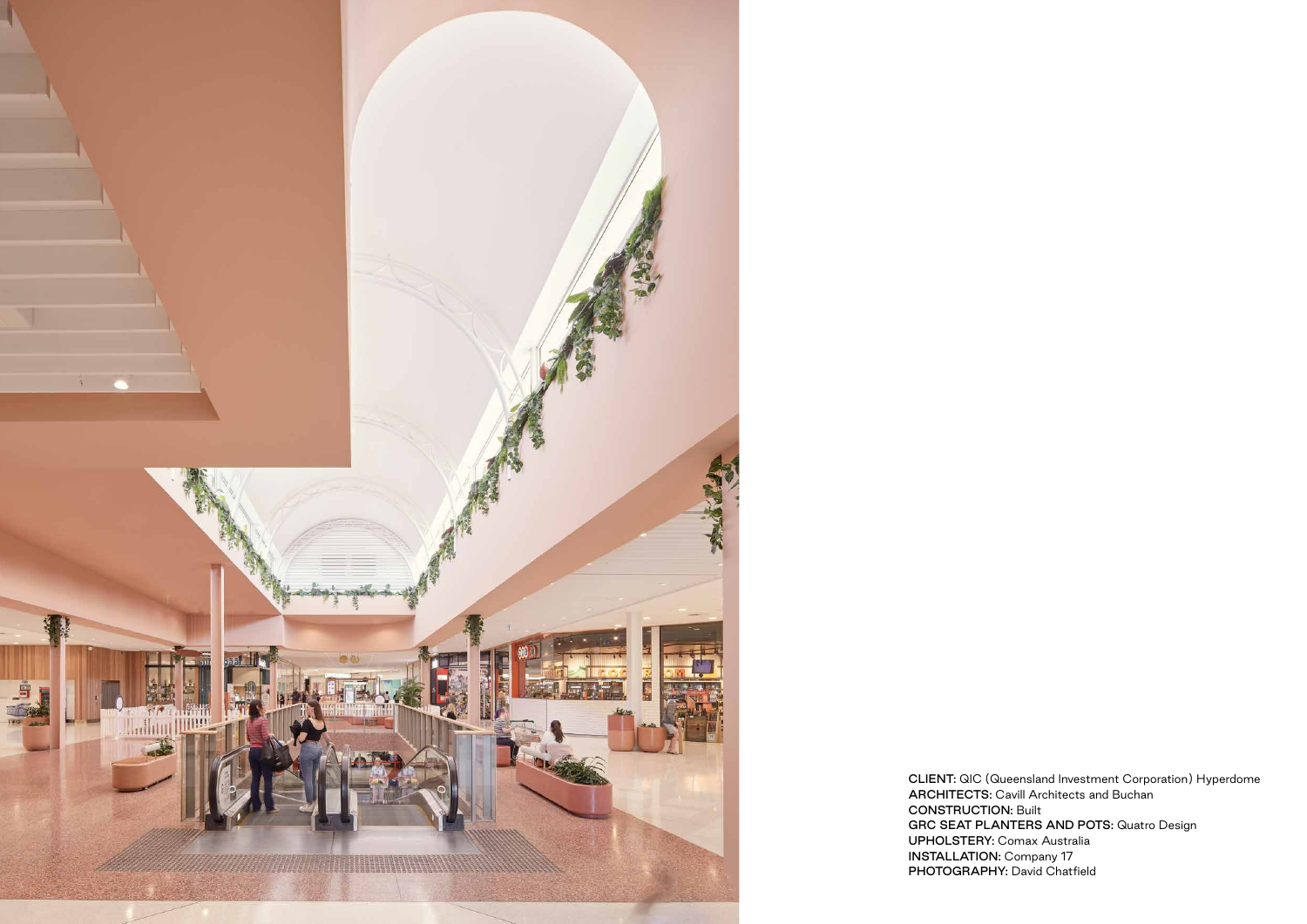

## HYPERDOME

# CUSTOM DESIGN & MANUFACTURE

HYPERDOME'S North Mall was recently upgraded as the first chapter of their multi-million-dollar staged evolution. Inspired by the changing needs of the region and their local community, the North Mall's transformation focuses on access, ambiance and convenience.

The objective was to deliver a welcoming environment in response to the local community's desire for family and togetherness.

Designed by CAVILL ARCHITECTS, the upgrade includes a revitalised retail offer and interior design with two bespoke children's play spaces, upgraded car park with shade sails and the installation of basement parking guidance systems.

The interior design theme took inspiration from Queensland's tropical climate and the North Mall redesign emphasises space, volume and natural light which is enhanced by overhead greenery.

We provided drawings of our Deco, Alfresco and Bondi seat planters and worked collaboratively with their talented design team to create a bespoke suite of seating units.

BUCHAN contacted us early in their design phase to discuss their conceptual ideas and to identify which of our product ranges could be customised to suit Cavill Architect's design vision. We were able to help the team resolve the furniture designs and provide guidance on the parameters of working with GRC, mould-making and providing block outs for upholstery and the USB charging stations.

Our U Bowls and Fusion pots were specified to compliment the design theme and to provide additional greenery.

This resulted in aesthetically pleasing yet practical seat planters uniquely suited to the retail environment.

powdercoated framework to

### EXAMPLES OF BUCHAN'S CUSTOM DESIGN DRAWINGS AND SPECIFICATIONS:



NOTE: Please refer to finishes schedule in conjunction with document for finishes & fixture clarifications



Customised seating design based on our 2200 Deco seat planters.

We provided product drawings to assist Buchan's design team with their conceptual ideas and rendered perspectives.

We were able to collaboratively resolve the designs and provided shop drawings of the final products before production commenced.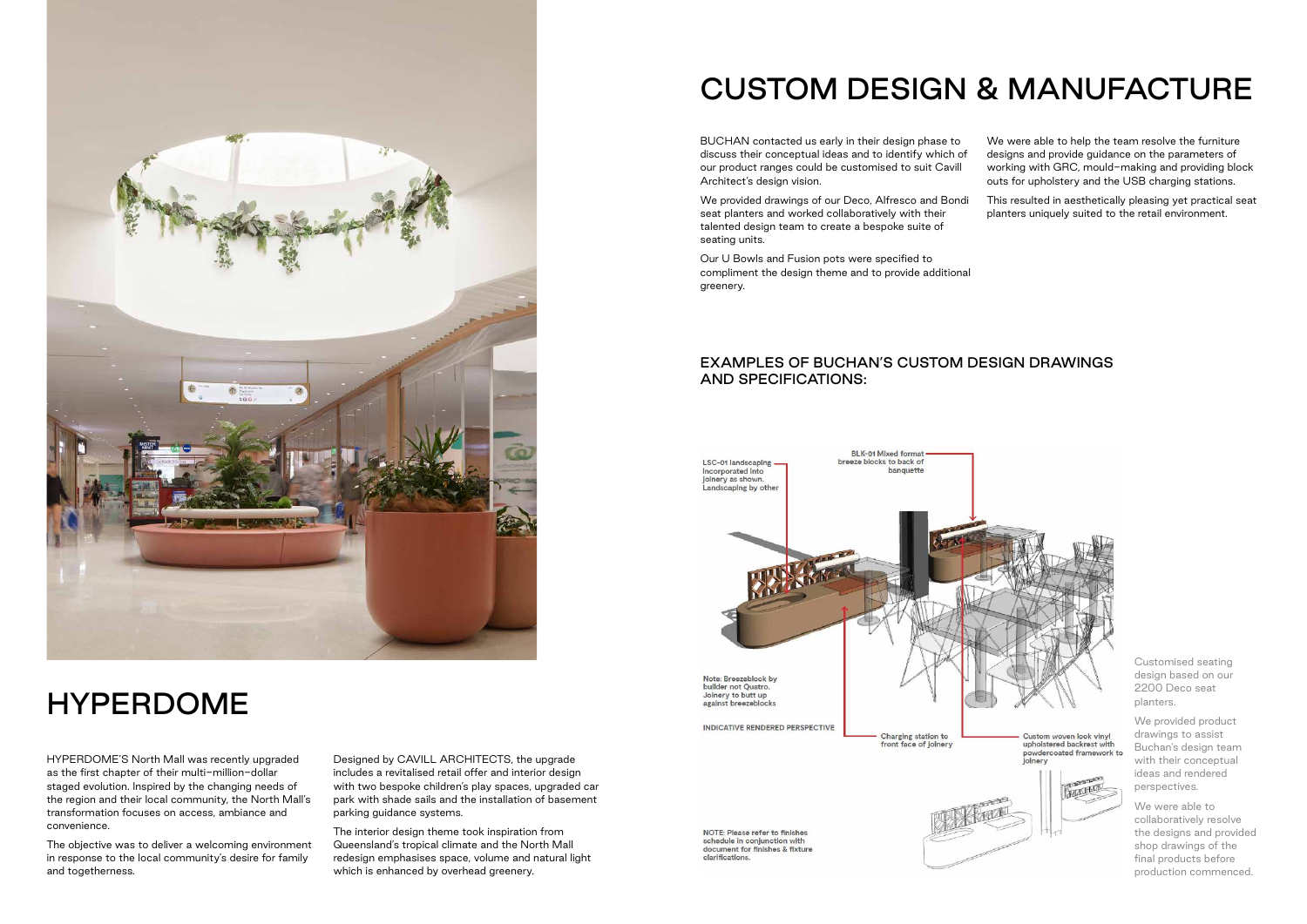#### EXAMPLES OF BUCHAN'S CUSTOM DESIGN DRAWINGS AND SPECIFICATIONS:

Customised seating designs based on our Bondi, Alfresco and Deco seat planters.

We provided product drawings to assist Buchan's design team with their conceptual ideas and rendered perspectives.

We were able to collaboratively resolve the designs and provided shop drawings of the final products before production commenced.









- USB Charging station<br>to front face of Quatro Alfresco circular seat
- Custom tropical woven upholstered backrest to Quatro Alfresco circular

- Vinyl upholstery to seat
- LSC-01 landscaping in joinery.<br>Landscaping by other

- This custom long bench seat planter was originally inspired by our Deco range, but as the seat had to be installed flush against a feature wall we recommended the adaptation of our Alfresco long bench seat for this purpose.
- Our Alfresco long bench design and mould was reconfigured to create an alternative seating design that still stayed true to the original specification.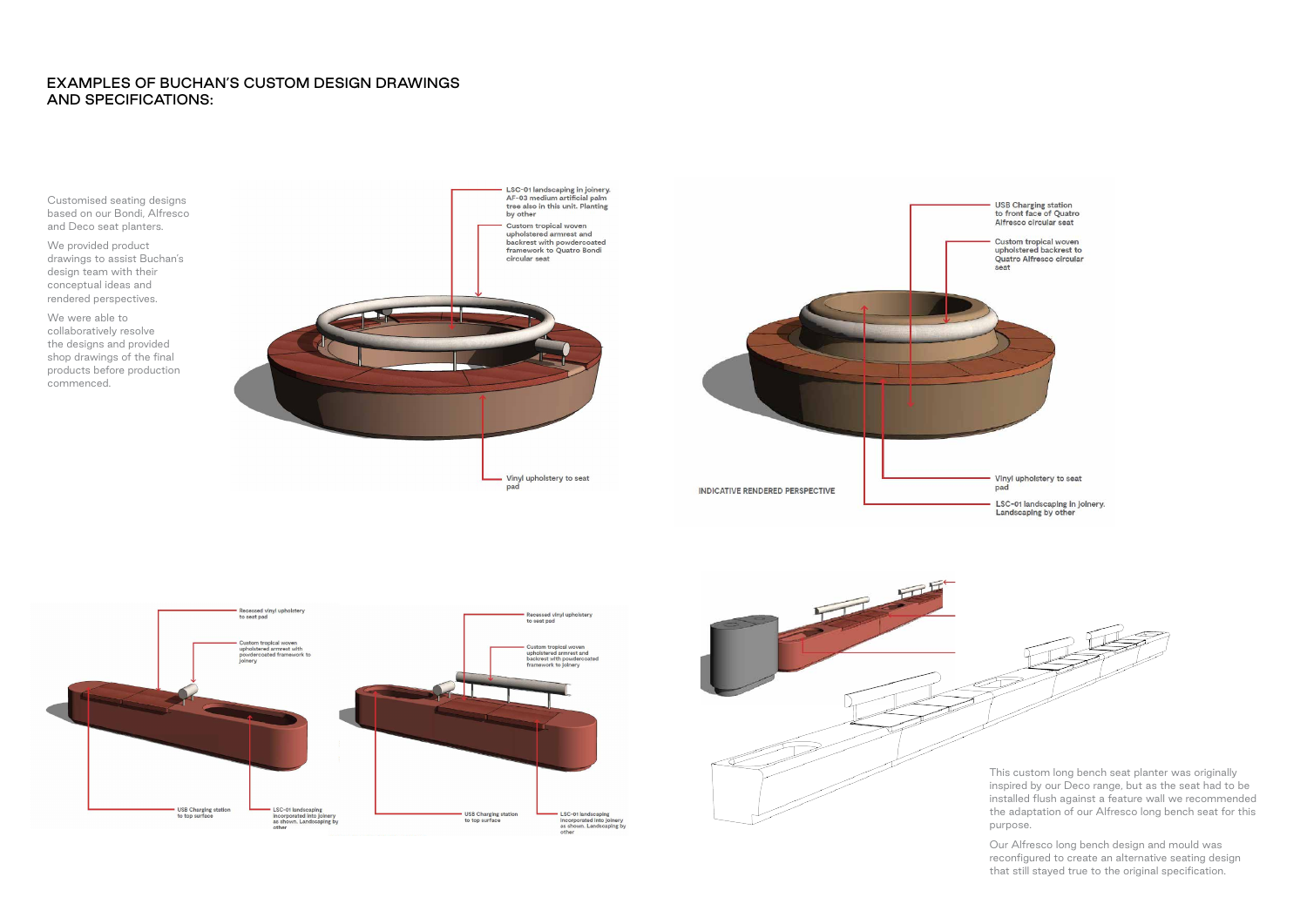# BUILT-IN USB CHARGING STATIONS

Some of our seat planters were specified with built-in USB charging stations.

We cast electrical mounting boxes into the GRC surface during manufacturing to create a seamless transition between the product surface and the USB face plate.

The incorporation of the mounting boxes and the hollow nature of our GRC products ensured that electrical wiring and face plate installation on site went off without a hitch.









# INTEGRAL CONCRETE COLOUR

# CASTOR WHEELS

Inspired by Queensland's tropical climate, the colour palette consists of warm neutral notes with deep red's and terracotta, complimented with lush greenery and natural light.

During manufacturing our Glassfibre Reinfoced Concrete (GRC) mixture can be coloured by blending mineral oxide pigments with either white or grey cement and Buchan specified CCS Caramel, Ruby and Terracotta for all the seating units and pots to suit their envisioned interior design theme.

Braking castor wheels were fitted to the customised 2200 Deco seat planters to provide the option of movable seating arrangements within the mall.



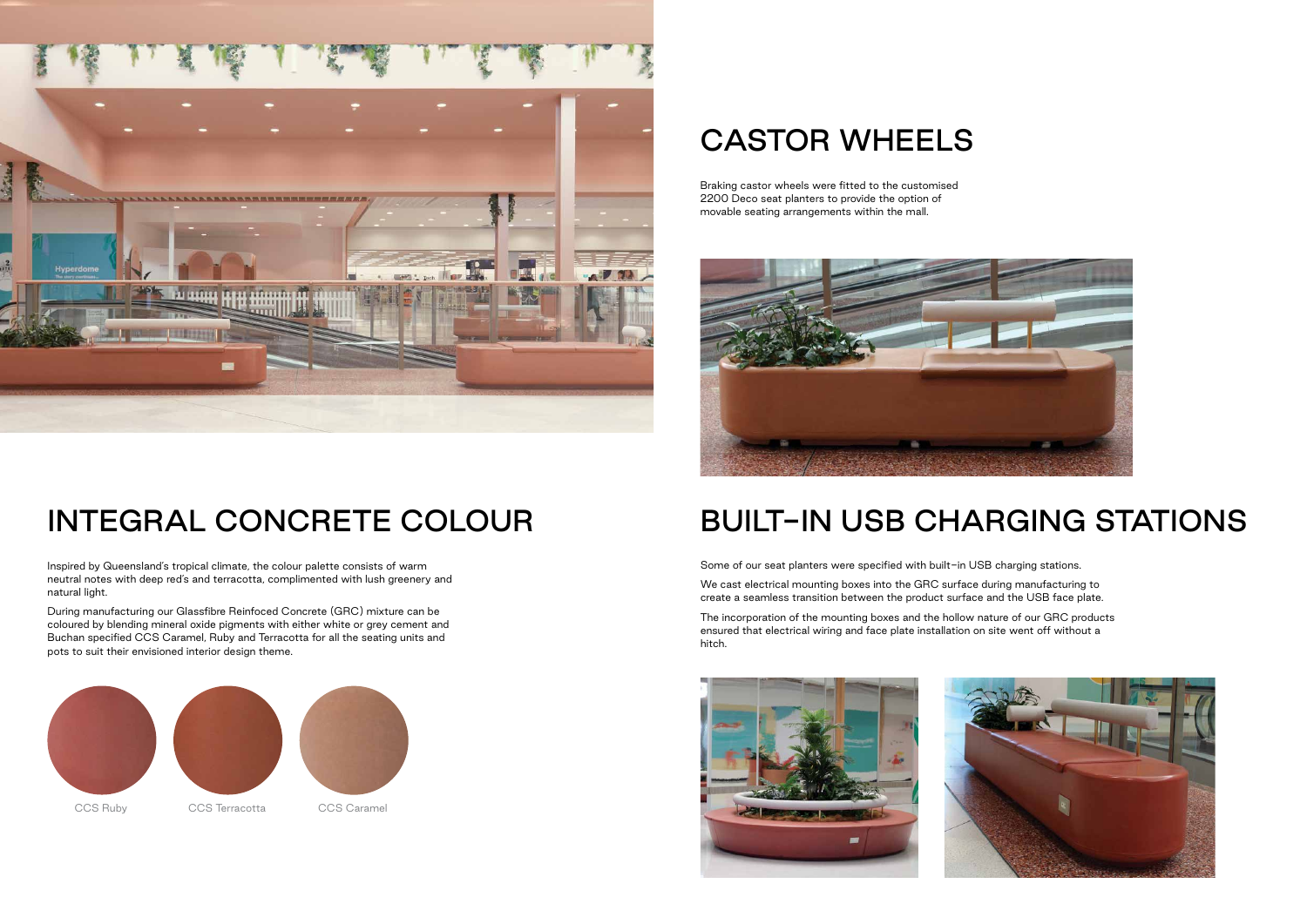with regards to bespoke furniture design and custom successfully collaborated with them in the past, made Comax the only choice for this project.

Comax interpreted Buchan's ideas and design specifications, confirming vinyl and brass finishes suited to the overall design theme. They then provided guidance on upholstery templates and installation methods which were incorporated into the final shop drawings.

We introduced the Built team to COMAX AUSTRALIA early on for all the custom upholstery elements. Comax's distinguished reputation in the industry upholstery solutions combined with the fact that we've Comax's detailed manufacturing procedures included a visit to our factory once the seating units were manufactured, to cross-check all padded seating templates with our GRC bases. Due to the design detail and final specifications provided the templates were an exact match and all upholstery elements could be completed on time for installation.

Comax matched the specified CCS colour palette with Buchan's upholstery selection to create a seamless transition from GRC base to the padded upholstered seat.



The superior styling, textural finishes and quality of the final upholstery elements and installation is a testament to their 30 years experience within the furniture industry. We look forward to collaborating with this amazing team again.

# CUSTOM UPHOLSTERY



Comax matched the specified CCS colour palette with Buchan's upholstery selection to create a seamless transition from GRC base to the padded upholstered seat.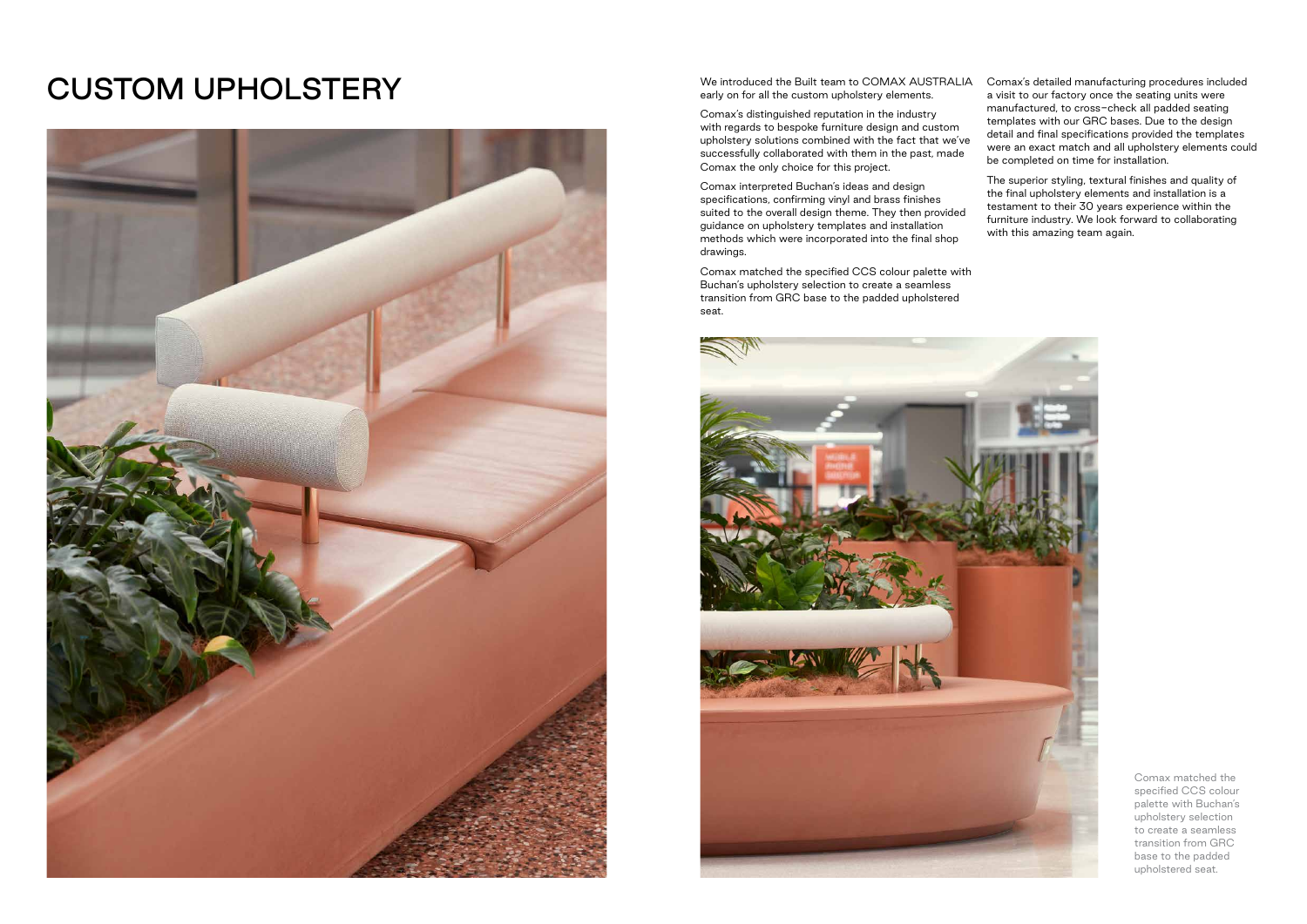- Andrew D'Occhio and the team from Cavill Architects
- Shane Freer from QIC GRE
- Lisa Griffiths, Louisa Edwards and the rest of the design team from Buchan.
- Susan Denham and her amazing team from Comax Australia.
- Doug Kedacic, Jessica Hemming, Luke Nicolo and Jason Moore from Built. - Troy Montgomerie and the team from Company 17.
- Charlotte Hall from Hyperdome.

Hyperdome North Mall photography by David Chatfield.



## CONSTRUCTION, FIT-OUT & REFURBISHMENT

BUILT was awarded the construction, fit-out and refurbishment contract and successfully managed this project by working in partnership with various subcontractors and stakeholders to deliver the staged transformation of the North Mall, with minimal disruption and inconvenience to shoppers. This enabled Hyperdome to honour their commitment to remain open during the entire development.

The Built team's customer-centric approach combined with their attention to detail and focus on exceptional quality meant that the development was completed on time and met with all expectations.

We manufactured a prototype to demonstrate the Glassfibre Reinforced Concrete (GRC) finish, colour and usb charging station for the bench seats and personally delivered it to Built's Brisbane office for final feedback and approval before production commenced.

We nominated Troy Montgomerie and his experienced team from COMPANY 17 to install all seating units and pots. All work was completed after hours to minimise disruption.

**CREDITS**